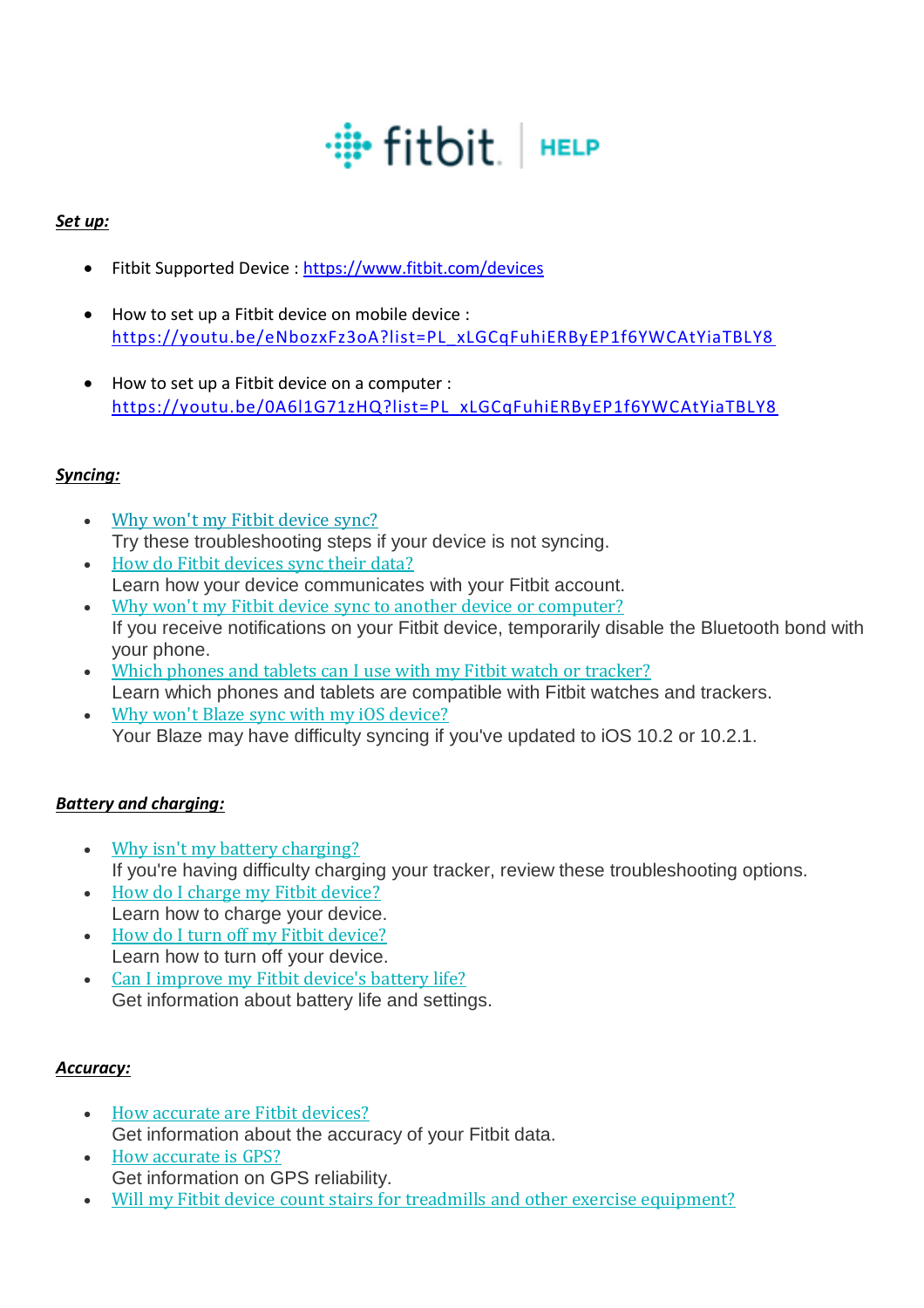Your device uses changes in barometric pressure to detect elevation change, and therefore requires that you physically change elevation in order to properly record floors.

## *Notifications:*

- How do I get [notifications](https://help.fitbit.com/articles/en_US/Help_article/1979/?q=notification&l=en_US&fs=Search&pn=1) from my phone on my Fitbit device? Receive call, text message, calendar, and other notifications on your Fitbit watch or tracker if you have a compatible phone.
- My Fitbit device isn't receiving [notifications](https://help.fitbit.com/articles/en_US/Help_article/1610/?q=notification&l=en_US&fs=Search&pn=1) from my phone Try these troubleshooting steps if you're not receiving notifications.

#### *Troubleshooting:*

- How do I use the Fitbit app to track my [period?](https://help.fitbit.com/articles/en_US/Help_article/2332/?l=en_US&c=Topics%3ATroubleshooting&fs=Search&pn=1) Track your menstrual cycle to uncover patterns and gain insights.
- Why won't my Fitbit [device](https://help.fitbit.com/articles/en_US/Help_article/1866/?l=en_US&c=Topics%3ATroubleshooting&fs=Search&pn=1) sync? Try these troubleshooting steps if your device is not syncing.
- How do I restart my Fitbit [device?](https://help.fitbit.com/articles/en_US/Help_article/1186/?l=en_US&c=Topics%3ATroubleshooting&fs=Search&pn=1) Troubleshoot a problematic device by turning it off and then back on.
- My Fitbit device isn't receiving [notifications](https://help.fitbit.com/articles/en_US/Help_article/1610/?l=en_US&c=Topics%3ATroubleshooting&fs=Search&pn=1) from my phone Try these troubleshooting steps if you're not receiving notifications.
- How do I [factory](https://help.fitbit.com/articles/en_US/Help_article/1606/?l=en_US&c=Topics%3ATroubleshooting&fs=Search&pn=1) reset my Charge or Charge HR? If Customer Support directs you to perform a factory reset on your Charge or Charge HR, follow these instructions.
- Why isn't my battery [charging?](https://help.fitbit.com/articles/en_US/Help_article/1190/?l=en_US&c=Topics%3ATroubleshooting&fs=Search&pn=1) If you're having difficulty charging your tracker, review these troubleshooting options.
- Why can't I update my Fitbit [device?](https://help.fitbit.com/articles/en_US/Help_article/2047/?l=en_US&c=Topics%3ATroubleshooting&fs=Search&pn=1) If you're having difficulty updating your Fitbit device to the latest version, read our troubleshooting steps.
- How do I change the time on my Fitbit [device?](https://help.fitbit.com/articles/en_US/Help_article/1176/?l=en_US&c=Topics%3ATroubleshooting&fs=Search&pn=1) Adjust the time zone and sync your tracker.
- Why can't I set up my Fitbit [device?](https://help.fitbit.com/articles/en_US/Help_article/1872/?l=en_US&c=Topics%3ATroubleshooting&fs=Search&pn=1) Make sure your phone, tablet, or computer meets all the requirements for getting started with your Fitbit device.
- Why won't my Fitbit device sync to another device or [computer?](https://help.fitbit.com/articles/en_US/Help_article/1623/?l=en_US&c=Topics%3ATroubleshooting&fs=Search&pn=1) If you receive notifications on your Fitbit device, temporarily disable the Bluetooth bond with your phone.
- Which phones and tablets can I use with my Fitbit watch or [tracker?](https://help.fitbit.com/articles/en_US/Help_article/2315/?l=en_US&c=Topics%3ATroubleshooting&fs=Search&pn=1) Learn which phones and tablets are compatible with Fitbit watches and trackers.
- What should I know about using the Fitbit app on my [Android](https://help.fitbit.com/articles/en_US/Help_article/1345/?l=en_US&c=Topics%3ATroubleshooting&fs=Search&pn=1) device? See which Android devices have bugs or other limitations that prevent them from supporting one or more features of the Fitbit app.
- Why don't I see my heart rate on my Fitbit [device?](https://help.fitbit.com/articles/en_US/Help_article/1582/?l=en_US&c=Topics%3ATroubleshooting&fs=Search&pn=1) Learn tips for troubleshooting the heart rate display on your Fitbit device.
- Why won't my Fitbit watch [connect](https://help.fitbit.com/articles/en_US/Help_article/2249/?l=en_US&c=Topics%3ATroubleshooting&fs=Search&pn=1) to Wi-Fi? Try these troubleshooting steps if you can't connect your Fitbit watch to your Wi-Fi network.
- How do I erase my Fitbit [device?](https://help.fitbit.com/articles/en_US/Help_article/2216/?l=en_US&c=Topics%3ATroubleshooting&fs=Search&pn=1) Learn how to wipe information from your device and restore it to factory settings.
- Why isn't GPS [working](https://help.fitbit.com/articles/en_US/Help_article/2036/?l=en_US&c=Topics%3ATroubleshooting&fs=Search&pn=1) on my Fitbit device? Try these troubleshooting steps if you're having trouble with GPS.